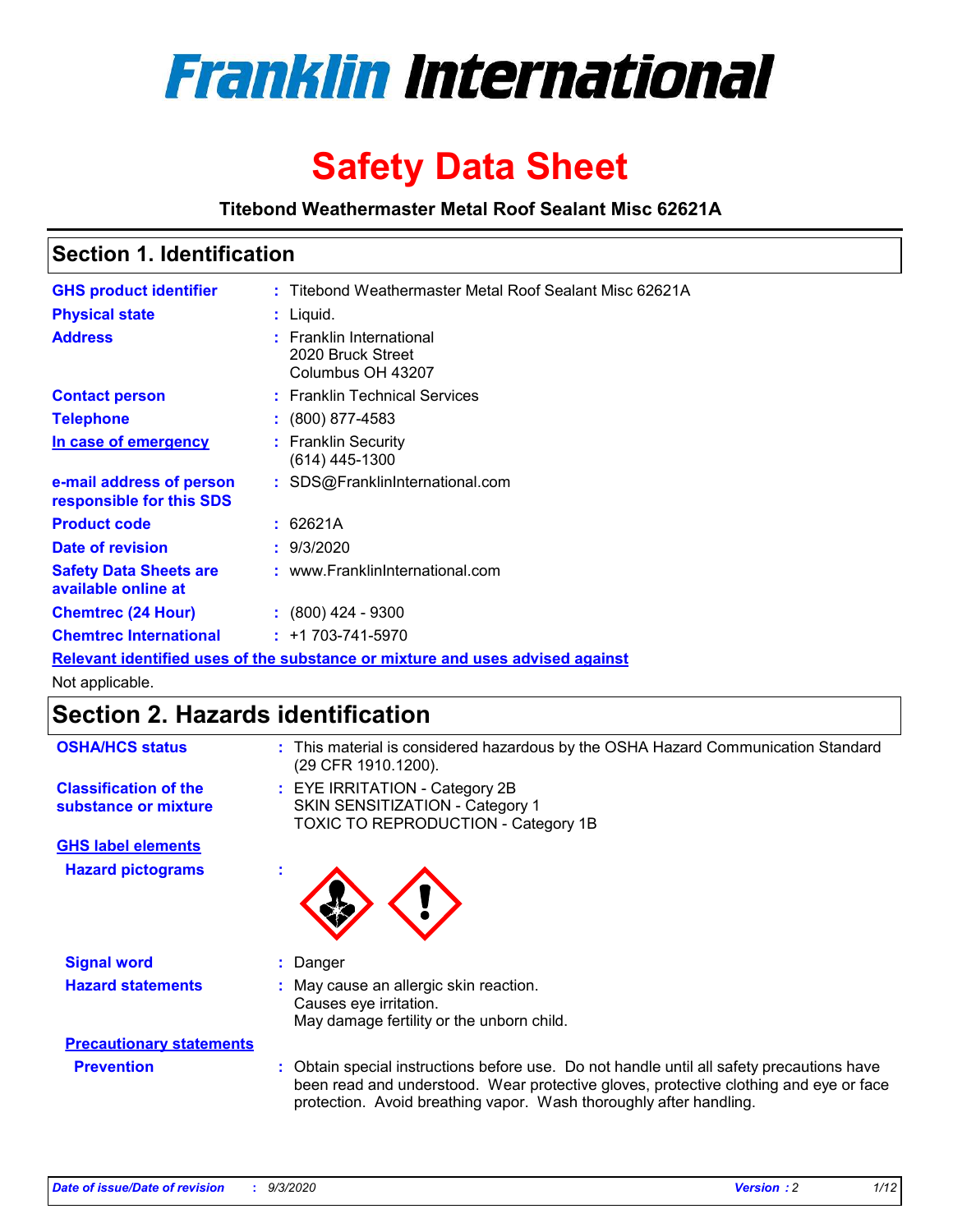### **Section 2. Hazards identification**

| <b>Response</b>                            | : IF exposed or concerned: Get medical advice or attention. Wash contaminated clothing<br>before reuse. IF ON SKIN: Wash with plenty of water. IF IN EYES: Rinse cautiously<br>with water for several minutes. Remove contact lenses, if present and easy to do.<br>Continue rinsing. If eye irritation persists: Get medical advice or attention. |
|--------------------------------------------|----------------------------------------------------------------------------------------------------------------------------------------------------------------------------------------------------------------------------------------------------------------------------------------------------------------------------------------------------|
| <b>Storage</b>                             | : Store locked up.                                                                                                                                                                                                                                                                                                                                 |
| <b>Disposal</b>                            | : Dispose of contents and container in accordance with all local, regional, national and<br>international regulations.                                                                                                                                                                                                                             |
| <b>Hazards not otherwise</b><br>classified | : Product generates methanol during cure.                                                                                                                                                                                                                                                                                                          |

## **Section 3. Composition/information on ingredients**

| <b>Substance/mixture</b> | Mixture |
|--------------------------|---------|
|                          |         |

| <b>Ingredient name</b>       | $\frac{9}{6}$ | <b>CAS number</b> |
|------------------------------|---------------|-------------------|
| 3-aminopropyltriethoxysilane | ≤3            | 919-30-2          |
| Dibutyltin dilaurate         | ∣≤0.3         | 77-58-7           |

Any concentration shown as a range is to protect confidentiality or is due to batch variation.

**There are no additional ingredients present which, within the current knowledge of the supplier and in the concentrations applicable, are classified as hazardous to health or the environment and hence require reporting in this section.**

**Occupational exposure limits, if available, are listed in Section 8.**

### **Section 4. First aid measures**

| <b>Description of necessary first aid measures</b> |                                                                                                                                                                                                                                                                                                                                                                                                                                                                                                                                                                                                                                                                                                                                                                           |
|----------------------------------------------------|---------------------------------------------------------------------------------------------------------------------------------------------------------------------------------------------------------------------------------------------------------------------------------------------------------------------------------------------------------------------------------------------------------------------------------------------------------------------------------------------------------------------------------------------------------------------------------------------------------------------------------------------------------------------------------------------------------------------------------------------------------------------------|
| <b>Eye contact</b>                                 | : Immediately flush eyes with plenty of water, occasionally lifting the upper and lower<br>eyelids. Check for and remove any contact lenses. Continue to rinse for at least 10<br>minutes. If irritation persists, get medical attention.                                                                                                                                                                                                                                                                                                                                                                                                                                                                                                                                 |
| <b>Inhalation</b>                                  | : Remove victim to fresh air and keep at rest in a position comfortable for breathing. If<br>not breathing, if breathing is irregular or if respiratory arrest occurs, provide artificial<br>respiration or oxygen by trained personnel. It may be dangerous to the person providing<br>aid to give mouth-to-mouth resuscitation. Get medical attention. If unconscious, place<br>in recovery position and get medical attention immediately. Maintain an open airway.<br>Loosen tight clothing such as a collar, tie, belt or waistband. In case of inhalation of<br>decomposition products in a fire, symptoms may be delayed. The exposed person may<br>need to be kept under medical surveillance for 48 hours.                                                       |
| <b>Skin contact</b>                                | : Wash with plenty of soap and water. Remove contaminated clothing and shoes. Wash<br>contaminated clothing thoroughly with water before removing it, or wear gloves.<br>Continue to rinse for at least 10 minutes. Get medical attention. In the event of any<br>complaints or symptoms, avoid further exposure. Wash clothing before reuse. Clean<br>shoes thoroughly before reuse.                                                                                                                                                                                                                                                                                                                                                                                     |
| <b>Ingestion</b>                                   | : Wash out mouth with water. Remove dentures if any. Remove victim to fresh air and<br>keep at rest in a position comfortable for breathing. If material has been swallowed and<br>the exposed person is conscious, give small quantities of water to drink. Stop if the<br>exposed person feels sick as vomiting may be dangerous. Do not induce vomiting<br>unless directed to do so by medical personnel. If vomiting occurs, the head should be<br>kept low so that vomit does not enter the lungs. Get medical attention. Never give<br>anything by mouth to an unconscious person. If unconscious, place in recovery position<br>and get medical attention immediately. Maintain an open airway. Loosen tight clothing<br>such as a collar, tie, belt or waistband. |
| Most important symptoms/effects, acute and delayed |                                                                                                                                                                                                                                                                                                                                                                                                                                                                                                                                                                                                                                                                                                                                                                           |
| <b>Potential acute health effects</b>              |                                                                                                                                                                                                                                                                                                                                                                                                                                                                                                                                                                                                                                                                                                                                                                           |
| <b>Eye contact</b>                                 | : May cause eye irritation.                                                                                                                                                                                                                                                                                                                                                                                                                                                                                                                                                                                                                                                                                                                                               |
| <b>Inhalation</b>                                  | : No known significant effects or critical hazards.                                                                                                                                                                                                                                                                                                                                                                                                                                                                                                                                                                                                                                                                                                                       |
|                                                    |                                                                                                                                                                                                                                                                                                                                                                                                                                                                                                                                                                                                                                                                                                                                                                           |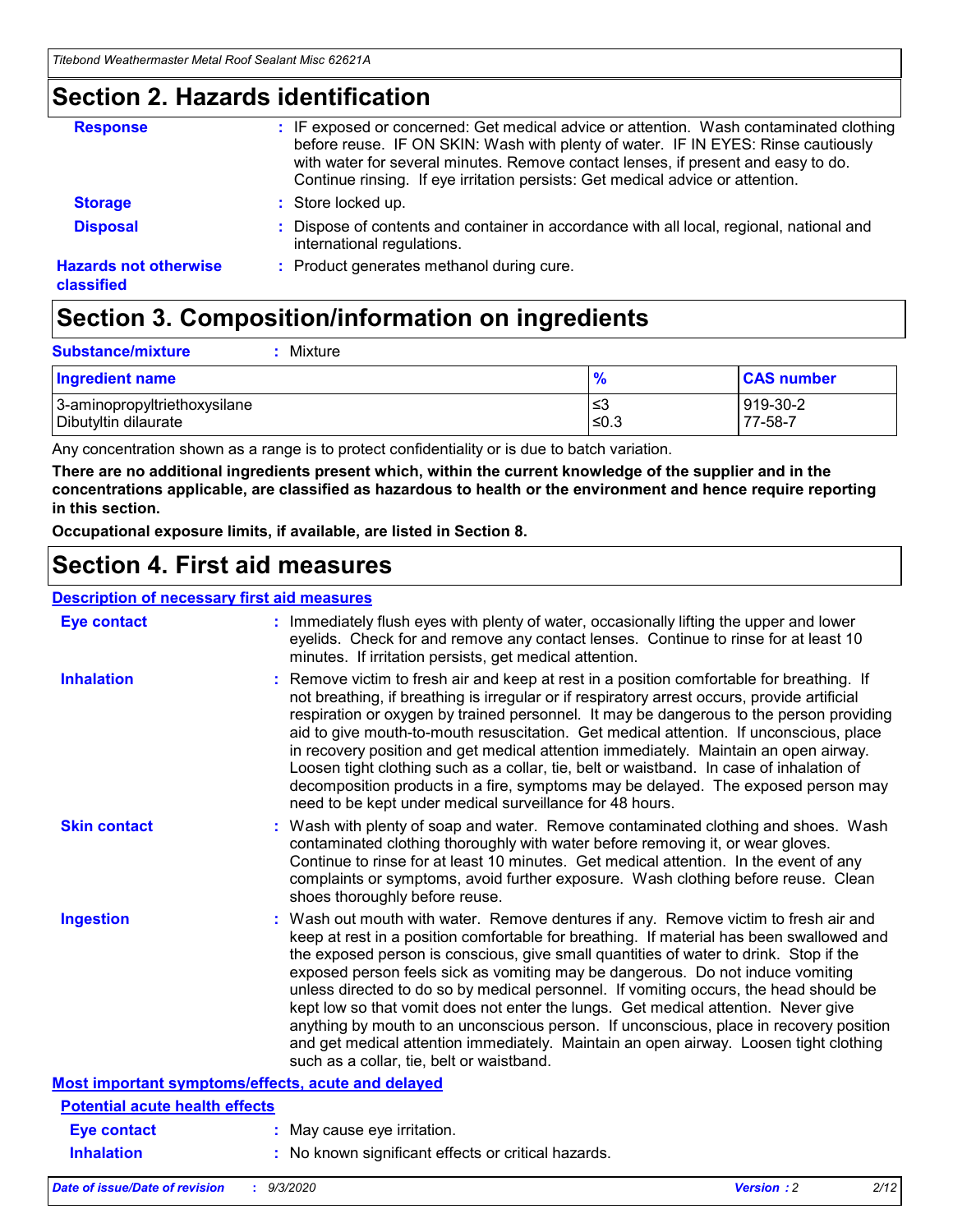| Thebolid Weathermaster Metal Roof Sealaht Misc 6262TA |                                                                                                                                                                                                                                                                                                                                                                                                                 |
|-------------------------------------------------------|-----------------------------------------------------------------------------------------------------------------------------------------------------------------------------------------------------------------------------------------------------------------------------------------------------------------------------------------------------------------------------------------------------------------|
| <b>Section 4. First aid measures</b>                  |                                                                                                                                                                                                                                                                                                                                                                                                                 |
| <b>Skin contact</b>                                   | : May cause skin irritation.                                                                                                                                                                                                                                                                                                                                                                                    |
| <b>Ingestion</b>                                      | : No known significant effects or critical hazards.                                                                                                                                                                                                                                                                                                                                                             |
| <b>Over-exposure signs/symptoms</b>                   |                                                                                                                                                                                                                                                                                                                                                                                                                 |
| <b>Eye contact</b>                                    | : Adverse symptoms may include the following:<br>irritation<br>watering<br>redness                                                                                                                                                                                                                                                                                                                              |
| <b>Inhalation</b>                                     | : Adverse symptoms may include the following:<br>reduced fetal weight<br>increase in fetal deaths<br>skeletal malformations                                                                                                                                                                                                                                                                                     |
| <b>Skin contact</b>                                   | : Adverse symptoms may include the following:<br>irritation<br>redness<br>reduced fetal weight<br>increase in fetal deaths<br>skeletal malformations                                                                                                                                                                                                                                                            |
| <b>Ingestion</b>                                      | : Adverse symptoms may include the following:<br>reduced fetal weight<br>increase in fetal deaths<br>skeletal malformations                                                                                                                                                                                                                                                                                     |
|                                                       | Indication of immediate medical attention and special treatment needed, if necessary                                                                                                                                                                                                                                                                                                                            |
| <b>Notes to physician</b>                             | : In case of inhalation of decomposition products in a fire, symptoms may be delayed.<br>The exposed person may need to be kept under medical surveillance for 48 hours.                                                                                                                                                                                                                                        |
| <b>Specific treatments</b>                            | : No specific treatment.                                                                                                                                                                                                                                                                                                                                                                                        |
| <b>Protection of first-aiders</b>                     | : No action shall be taken involving any personal risk or without suitable training. If it is<br>suspected that fumes are still present, the rescuer should wear an appropriate mask or<br>self-contained breathing apparatus. It may be dangerous to the person providing aid to<br>give mouth-to-mouth resuscitation. Wash contaminated clothing thoroughly with water<br>before removing it, or wear gloves. |

## **See toxicological information (Section 11)**

## **Section 5. Fire-fighting measures**

| <b>Extinguishing media</b>                               |                                                                                                                                                                                                     |
|----------------------------------------------------------|-----------------------------------------------------------------------------------------------------------------------------------------------------------------------------------------------------|
| <b>Suitable extinguishing</b><br>media                   | : Use an extinguishing agent suitable for the surrounding fire.                                                                                                                                     |
| <b>Unsuitable extinguishing</b><br>media                 | : None known.                                                                                                                                                                                       |
| <b>Specific hazards arising</b><br>from the chemical     | : In a fire or if heated, a pressure increase will occur and the container may burst.                                                                                                               |
| <b>Hazardous thermal</b><br>decomposition products       | Decomposition products may include the following materials:<br>carbon dioxide<br>carbon monoxide<br>nitrogen oxides<br>metal oxide/oxides                                                           |
| <b>Special protective actions</b><br>for fire-fighters   | : Promptly isolate the scene by removing all persons from the vicinity of the incident if<br>there is a fire. No action shall be taken involving any personal risk or without suitable<br>training. |
| <b>Special protective</b><br>equipment for fire-fighters | Fire-fighters should wear appropriate protective equipment and self-contained breathing<br>apparatus (SCBA) with a full face-piece operated in positive pressure mode.                              |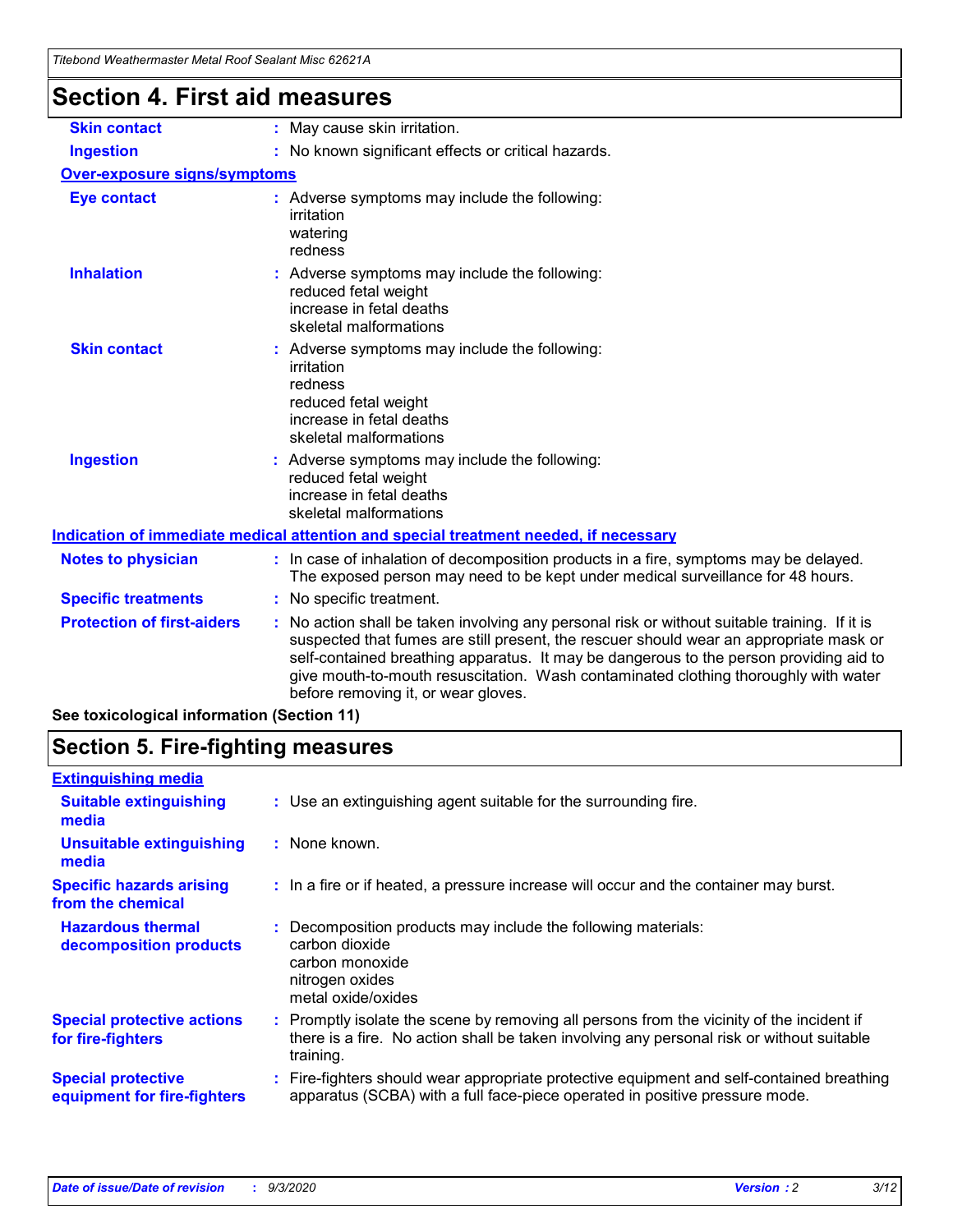### **Section 6. Accidental release measures**

|                                                              | <b>Personal precautions, protective equipment and emergency procedures</b>                                                                                                                                                                                                                                                                                                                                                                                                                                                                                                                                                                                                                                   |
|--------------------------------------------------------------|--------------------------------------------------------------------------------------------------------------------------------------------------------------------------------------------------------------------------------------------------------------------------------------------------------------------------------------------------------------------------------------------------------------------------------------------------------------------------------------------------------------------------------------------------------------------------------------------------------------------------------------------------------------------------------------------------------------|
| For non-emergency<br>personnel                               | : No action shall be taken involving any personal risk or without suitable training.<br>Evacuate surrounding areas. Keep unnecessary and unprotected personnel from<br>entering. Do not touch or walk through spilled material. Avoid breathing vapor or mist.<br>Provide adequate ventilation. Wear appropriate respirator when ventilation is<br>inadequate. Put on appropriate personal protective equipment.                                                                                                                                                                                                                                                                                             |
| For emergency responders                                     | : If specialized clothing is required to deal with the spillage, take note of any information in<br>Section 8 on suitable and unsuitable materials. See also the information in "For non-<br>emergency personnel".                                                                                                                                                                                                                                                                                                                                                                                                                                                                                           |
| <b>Environmental precautions</b>                             | : Avoid dispersal of spilled material and runoff and contact with soil, waterways, drains<br>and sewers. Inform the relevant authorities if the product has caused environmental<br>pollution (sewers, waterways, soil or air).                                                                                                                                                                                                                                                                                                                                                                                                                                                                              |
| <b>Methods and materials for containment and cleaning up</b> |                                                                                                                                                                                                                                                                                                                                                                                                                                                                                                                                                                                                                                                                                                              |
| <b>Small spill</b>                                           | : Stop leak if without risk. Move containers from spill area. Dilute with water and mop up<br>if water-soluble. Alternatively, or if water-insoluble, absorb with an inert dry material and<br>place in an appropriate waste disposal container. Dispose of via a licensed waste<br>disposal contractor.                                                                                                                                                                                                                                                                                                                                                                                                     |
| <b>Large spill</b>                                           | : Stop leak if without risk. Move containers from spill area. Approach release from<br>upwind. Prevent entry into sewers, water courses, basements or confined areas. Wash<br>spillages into an effluent treatment plant or proceed as follows. Contain and collect<br>spillage with non-combustible, absorbent material e.g. sand, earth, vermiculite or<br>diatomaceous earth and place in container for disposal according to local regulations<br>(see Section 13). Dispose of via a licensed waste disposal contractor. Contaminated<br>absorbent material may pose the same hazard as the spilled product. Note: see<br>Section 1 for emergency contact information and Section 13 for waste disposal. |

## **Section 7. Handling and storage**

#### **Precautions for safe handling**

| <b>Protective measures</b>                                                       | : Put on appropriate personal protective equipment (see Section 8). Persons with a<br>history of skin sensitization problems should not be employed in any process in which<br>this product is used. Avoid exposure - obtain special instructions before use. Avoid<br>exposure during pregnancy. Do not handle until all safety precautions have been read<br>and understood. Do not get in eyes or on skin or clothing. Do not ingest. Avoid<br>breathing vapor or mist. If during normal use the material presents a respiratory hazard,<br>use only with adequate ventilation or wear appropriate respirator. Keep in the original<br>container or an approved alternative made from a compatible material, kept tightly<br>closed when not in use. Empty containers retain product residue and can be hazardous.<br>Do not reuse container. |
|----------------------------------------------------------------------------------|--------------------------------------------------------------------------------------------------------------------------------------------------------------------------------------------------------------------------------------------------------------------------------------------------------------------------------------------------------------------------------------------------------------------------------------------------------------------------------------------------------------------------------------------------------------------------------------------------------------------------------------------------------------------------------------------------------------------------------------------------------------------------------------------------------------------------------------------------|
| <b>Advice on general</b><br>occupational hygiene                                 | : Eating, drinking and smoking should be prohibited in areas where this material is<br>handled, stored and processed. Workers should wash hands and face before eating,<br>drinking and smoking. Remove contaminated clothing and protective equipment before<br>entering eating areas. See also Section 8 for additional information on hygiene<br>measures.                                                                                                                                                                                                                                                                                                                                                                                                                                                                                    |
| <b>Conditions for safe storage,</b><br>including any<br><i>incompatibilities</i> | Store between the following temperatures: 0 to 120°C (32 to 248°F). Store in<br>accordance with local regulations. Store in original container protected from direct<br>sunlight in a dry, cool and well-ventilated area, away from incompatible materials (see<br>Section 10) and food and drink. Store locked up. Keep container tightly closed and<br>sealed until ready for use. Containers that have been opened must be carefully<br>resealed and kept upright to prevent leakage. Do not store in unlabeled containers.<br>Use appropriate containment to avoid environmental contamination. See Section 10 for<br>incompatible materials before handling or use.                                                                                                                                                                         |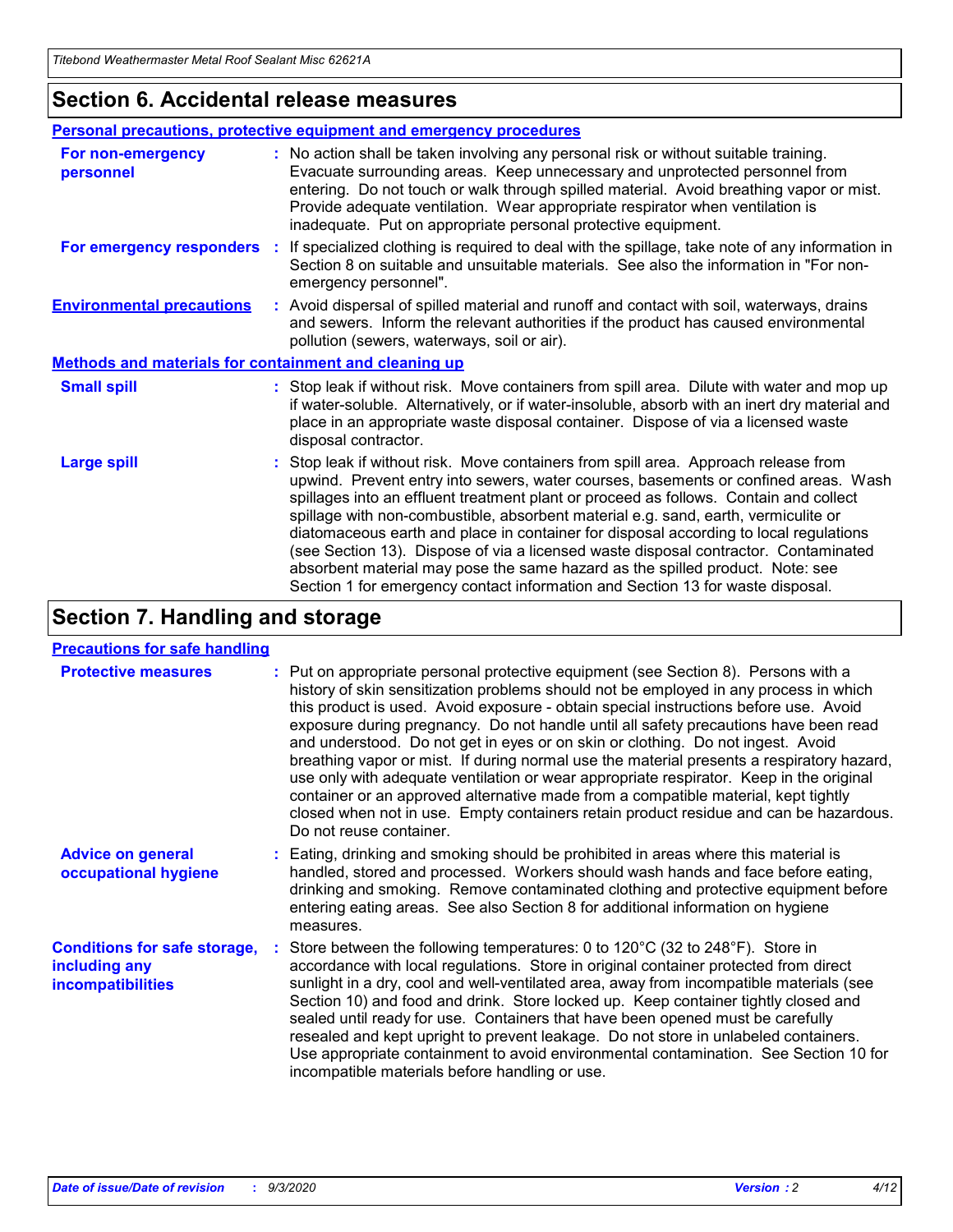## **Section 8. Exposure controls/personal protection**

#### **Control parameters**

#### **Occupational exposure limits**

| <b>Ingredient name</b>                               |    |                        | <b>Exposure limits</b>                                                                                                                                                                                                                                                                                                                                                                                                                                                                                                                                                                                                 |
|------------------------------------------------------|----|------------------------|------------------------------------------------------------------------------------------------------------------------------------------------------------------------------------------------------------------------------------------------------------------------------------------------------------------------------------------------------------------------------------------------------------------------------------------------------------------------------------------------------------------------------------------------------------------------------------------------------------------------|
| 3-aminopropyltriethoxysilane<br>Dibutyltin dilaurate |    |                        | None.<br>ACGIH TLV (United States, 3/2020). Absorbed through skin.<br>Notes: as Sn<br>TWA: $0.1 \text{ mg/m}^3$ , (as Sn) 8 hours.<br>STEL: 0.2 mg/m <sup>3</sup> , (as Sn) 15 minutes.<br>NIOSH REL (United States, 10/2016). Absorbed through skin.<br>Notes: as Sn<br>TWA: 0.1 mg/m <sup>3</sup> , (as Sn) 10 hours.<br>OSHA PEL (United States, 5/2018). Notes: as Sn<br>TWA: $0.1 \text{ mg/m}^3$ , (as Sn) 8 hours.<br>OSHA PEL 1989 (United States, 3/1989). Absorbed through skin.<br>Notes: measured as Sn<br>TWA: 0.1 mg/m <sup>3</sup> , (measured as Sn) 8 hours. Form: Organic                            |
| <b>Appropriate engineering</b><br>controls           |    |                        | : If user operations generate dust, fumes, gas, vapor or mist, use process enclosures,<br>local exhaust ventilation or other engineering controls to keep worker exposure to<br>airborne contaminants below any recommended or statutory limits.                                                                                                                                                                                                                                                                                                                                                                       |
| <b>Environmental exposure</b><br>controls            |    |                        | Emissions from ventilation or work process equipment should be checked to ensure<br>they comply with the requirements of environmental protection legislation. In some<br>cases, fume scrubbers, filters or engineering modifications to the process equipment<br>will be necessary to reduce emissions to acceptable levels.                                                                                                                                                                                                                                                                                          |
| <b>Individual protection measures</b>                |    |                        |                                                                                                                                                                                                                                                                                                                                                                                                                                                                                                                                                                                                                        |
| <b>Hygiene measures</b>                              |    |                        | : Wash hands, forearms and face thoroughly after handling chemical products, before<br>eating, smoking and using the lavatory and at the end of the working period.<br>Appropriate techniques should be used to remove potentially contaminated clothing.<br>Contaminated work clothing should not be allowed out of the workplace. Wash<br>contaminated clothing before reusing. Ensure that eyewash stations and safety<br>showers are close to the workstation location.                                                                                                                                            |
| <b>Eye/face protection</b>                           |    |                        | : Safety eyewear complying with an approved standard should be used when a risk<br>assessment indicates this is necessary to avoid exposure to liquid splashes, mists,<br>gases or dusts. If contact is possible, the following protection should be worn, unless<br>the assessment indicates a higher degree of protection: chemical splash goggles.                                                                                                                                                                                                                                                                  |
| <b>Skin protection</b>                               |    |                        |                                                                                                                                                                                                                                                                                                                                                                                                                                                                                                                                                                                                                        |
| <b>Hand protection</b>                               |    |                        | : Chemical-resistant, impervious gloves complying with an approved standard should be<br>worn at all times when handling chemical products if a risk assessment indicates this is<br>necessary. Considering the parameters specified by the glove manufacturer, check<br>during use that the gloves are still retaining their protective properties. It should be<br>noted that the time to breakthrough for any glove material may be different for different<br>glove manufacturers. In the case of mixtures, consisting of several substances, the<br>protection time of the gloves cannot be accurately estimated. |
| <b>Body protection</b>                               |    | handling this product. | Personal protective equipment for the body should be selected based on the task being<br>performed and the risks involved and should be approved by a specialist before                                                                                                                                                                                                                                                                                                                                                                                                                                                |
| <b>Other skin protection</b>                         |    |                        | : Appropriate footwear and any additional skin protection measures should be selected<br>based on the task being performed and the risks involved and should be approved by a<br>specialist before handling this product.                                                                                                                                                                                                                                                                                                                                                                                              |
| <b>Respiratory protection</b>                        | ÷. | aspects of use.        | Based on the hazard and potential for exposure, select a respirator that meets the<br>appropriate standard or certification. Respirators must be used according to a<br>respiratory protection program to ensure proper fitting, training, and other important                                                                                                                                                                                                                                                                                                                                                         |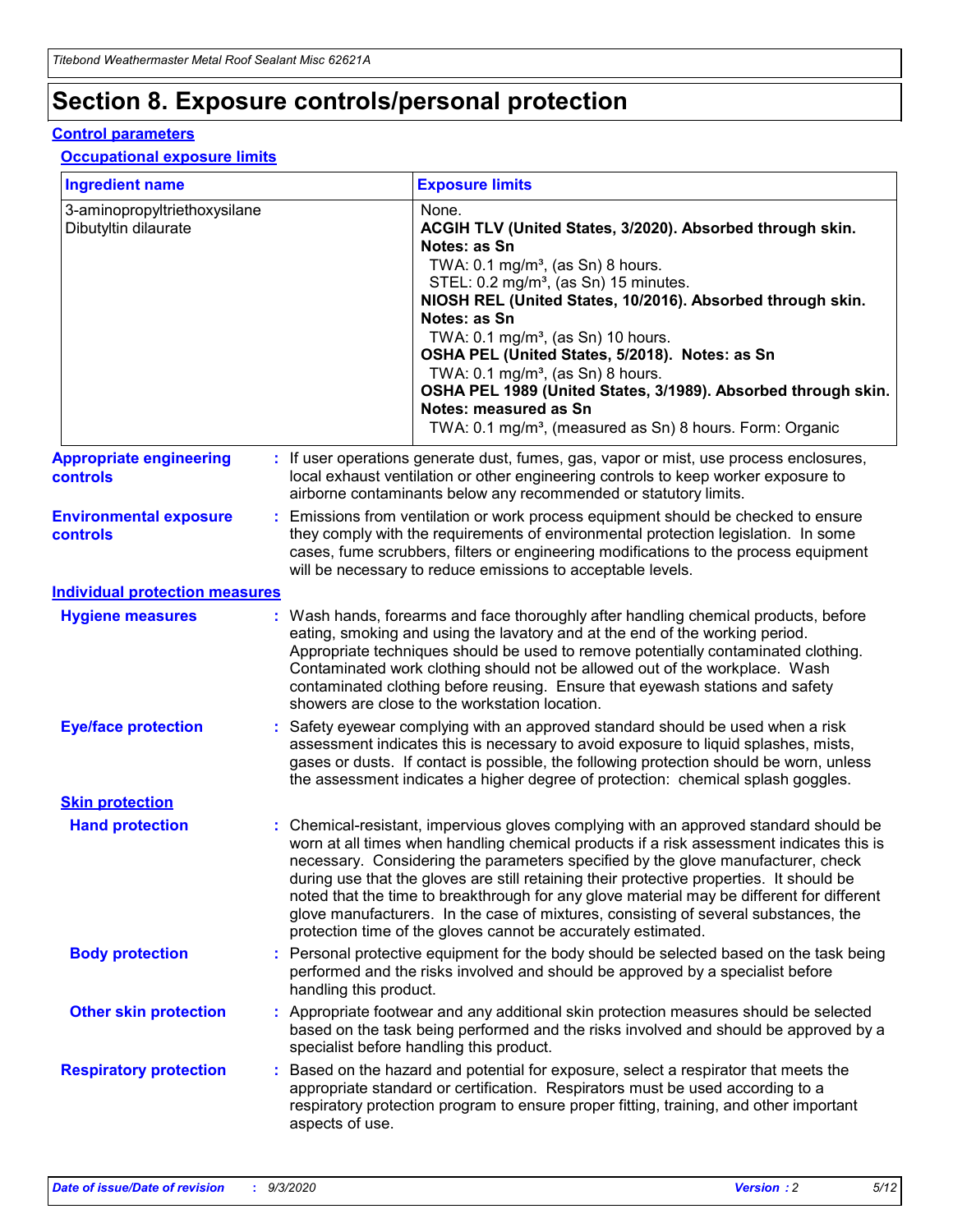### **Section 9. Physical and chemical properties**

#### **Appearance**

| <b>Physical state</b>                             | : Liquid. [Paste.]                                              |
|---------------------------------------------------|-----------------------------------------------------------------|
| <b>Color</b>                                      | copper                                                          |
| Odor                                              | Characteristic.                                                 |
| <b>Odor threshold</b>                             | Not available.                                                  |
| рH                                                | Not applicable.                                                 |
| <b>Melting point</b>                              | : Not available.                                                |
| <b>Boiling point</b>                              | >200°C (>392°F)                                                 |
| <b>Flash point</b>                                | Closed cup: >200°C (>392°F) [Setaflash.]                        |
| <b>Evaporation rate</b>                           | $:$ >1 (butyl acetate = 1)                                      |
| <b>Flammability (solid, gas)</b>                  | : Not available.                                                |
| Lower and upper explosive<br>(flammable) limits   | : Not available.                                                |
| <b>VOC (less water, less)</b><br>exempt solvents) | : 0 g/l                                                         |
| <b>Volatility</b>                                 | $: 0\%$ (w/w)                                                   |
| <b>Vapor density</b>                              | Not available.                                                  |
| <b>Relative density</b>                           | $\mathbf{1}$ $\mathbf{\sqrt{432}}$                              |
| <b>Solubility</b>                                 | Insoluble in the following materials: cold water and hot water. |
| <b>Solubility in water</b>                        | Not available.                                                  |
| <b>Partition coefficient: n-</b><br>octanol/water | $:$ Not available.                                              |
| <b>Auto-ignition temperature</b>                  | : Not available.                                                |
| <b>Decomposition temperature</b>                  | : Not available.                                                |
| <b>Viscosity</b>                                  | $:$ Not available.                                              |

### **Section 10. Stability and reactivity**

| <b>Reactivity</b>                            |    | : No specific test data related to reactivity available for this product or its ingredients.            |
|----------------------------------------------|----|---------------------------------------------------------------------------------------------------------|
| <b>Chemical stability</b>                    |    | : The product is stable.                                                                                |
| <b>Possibility of hazardous</b><br>reactions |    | : Under normal conditions of storage and use, hazardous reactions will not occur.                       |
| <b>Conditions to avoid</b>                   |    | : No specific data.                                                                                     |
| <b>Incompatible materials</b>                |    | : No specific data.                                                                                     |
| <b>Hazardous decomposition</b><br>products   | ÷. | Under normal conditions of storage and use, hazardous decomposition products should<br>not be produced. |

## **Section 11. Toxicological information**

#### **Information on toxicological effects**

#### **Acute toxicity**

| <b>Product/ingredient name</b> | <b>Result</b>           | <b>Species</b> | <b>Dose</b>                | <b>Exposure</b> |
|--------------------------------|-------------------------|----------------|----------------------------|-----------------|
| 3-aminopropyltriethoxysilane   | <b>ILD50 Dermal</b>     | Rabbit         | 4.29 g/kg                  |                 |
| Dibutyltin dilaurate           | ILD50 Oral<br>LD50 Oral | Rat<br>Rat     | $1.57$ g/kg<br>175 $mg/kg$ |                 |
|                                |                         |                |                            |                 |

**Irritation/Corrosion**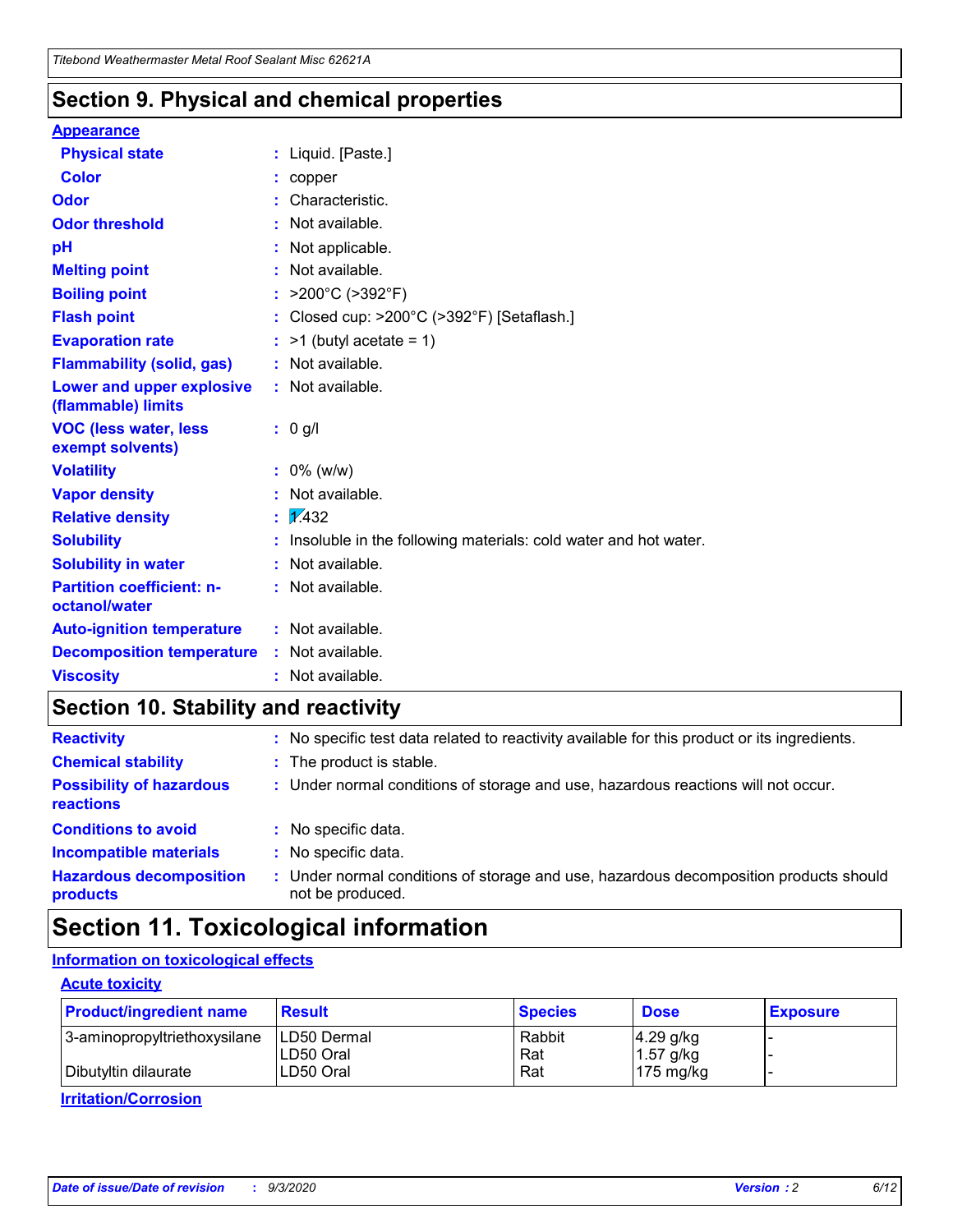## **Section 11. Toxicological information**

| <b>Product/ingredient name</b> | <b>Result</b>                 | <b>Species</b> | <b>Score</b> | <b>Exposure</b>    | <b>Observation</b> |
|--------------------------------|-------------------------------|----------------|--------------|--------------------|--------------------|
| 3-aminopropyltriethoxysilane   | Eyes - Mild irritant          | Rabbit         |              | $100 \text{ mg}$   |                    |
|                                | Eyes - Severe irritant        | Rabbit         |              | 24 hours 750       |                    |
|                                |                               |                |              | ug                 |                    |
|                                | <b>Skin - Severe irritant</b> | Rabbit         |              | 24 hours 5         | -                  |
| Dibutyltin dilaurate           | Eyes - Moderate irritant      | Rabbit         |              | mq<br>24 hours 100 |                    |
|                                |                               |                |              | mg                 |                    |
|                                | Skin - Severe irritant        | Rabbit         |              | 500 mg             |                    |

#### **Sensitization**

Not available.

#### **Mutagenicity**

Not available.

#### **Carcinogenicity**

Not available.

#### **Reproductive toxicity**

Not available.

#### **Teratogenicity**

Not available.

#### **Specific target organ toxicity (single exposure)**

Not available.

#### **Specific target organ toxicity (repeated exposure)**

| <b>Name</b>                                                                         |                                                                            | <b>Category</b>                                     | <b>Route of</b><br>exposure | <b>Target organs</b> |  |  |
|-------------------------------------------------------------------------------------|----------------------------------------------------------------------------|-----------------------------------------------------|-----------------------------|----------------------|--|--|
| Dibutyltin dilaurate                                                                |                                                                            | Category 1                                          |                             | respiratory system   |  |  |
| <b>Aspiration hazard</b><br>Not available.                                          |                                                                            |                                                     |                             |                      |  |  |
| <b>Information on the likely</b><br>routes of exposure                              | : Not available.                                                           |                                                     |                             |                      |  |  |
| <b>Potential acute health effects</b>                                               |                                                                            |                                                     |                             |                      |  |  |
| <b>Eye contact</b>                                                                  | : May cause eye irritation.                                                |                                                     |                             |                      |  |  |
| <b>Inhalation</b>                                                                   |                                                                            | : No known significant effects or critical hazards. |                             |                      |  |  |
| <b>Skin contact</b>                                                                 |                                                                            | : May cause skin irritation.                        |                             |                      |  |  |
| <b>Ingestion</b>                                                                    |                                                                            | : No known significant effects or critical hazards. |                             |                      |  |  |
| <b>Symptoms related to the physical, chemical and toxicological characteristics</b> |                                                                            |                                                     |                             |                      |  |  |
| <b>Eye contact</b>                                                                  | irritation<br>watering<br>redness                                          | : Adverse symptoms may include the following:       |                             |                      |  |  |
| <b>Inhalation</b>                                                                   | reduced fetal weight<br>increase in fetal deaths<br>skeletal malformations | : Adverse symptoms may include the following:       |                             |                      |  |  |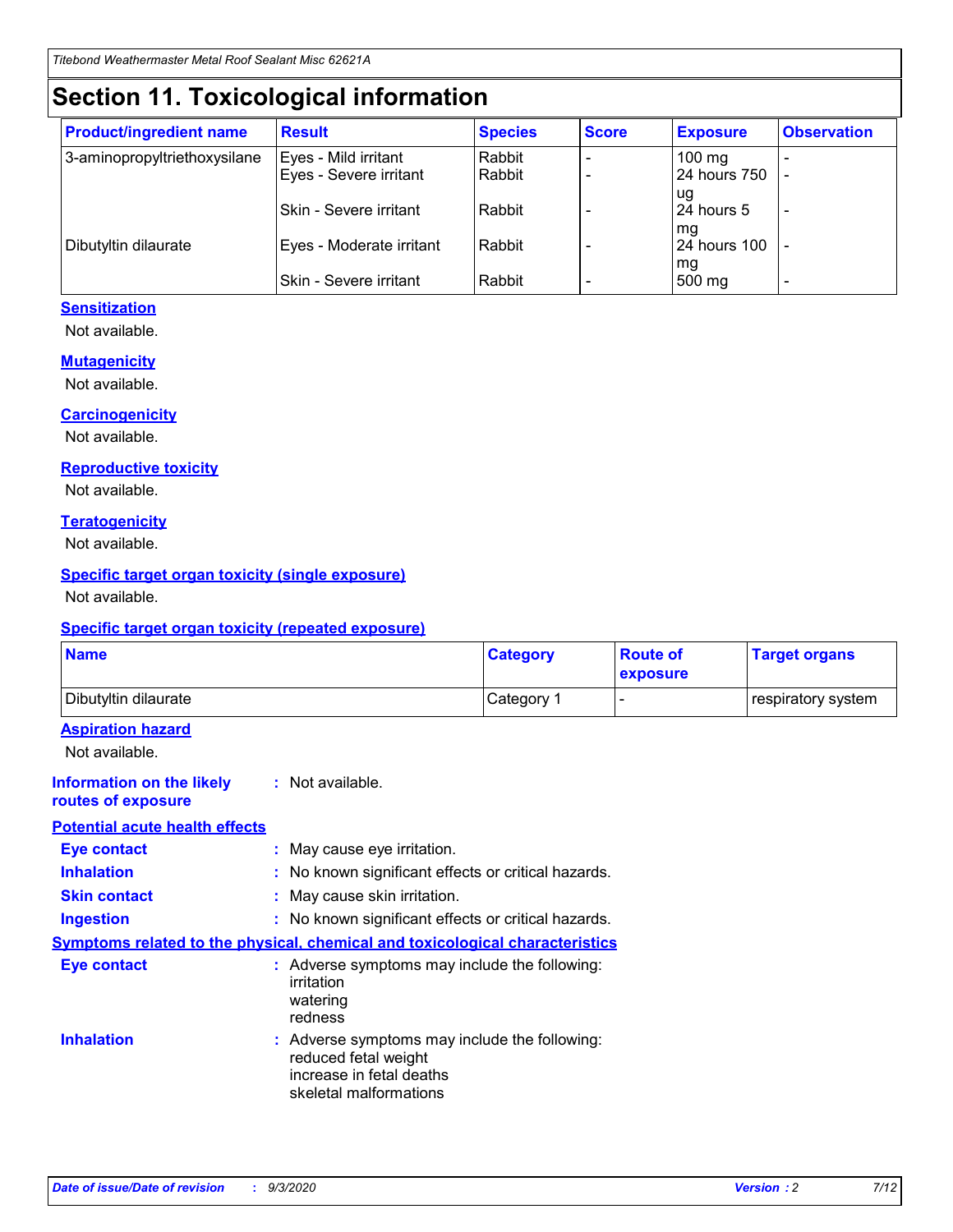*Titebond Weathermaster Metal Roof Sealant Misc 62621A*

## **Section 11. Toxicological information**

| <b>Skin contact</b>                     | irritation<br>redness<br>reduced fetal weight<br>increase in fetal deaths<br>skeletal malformations | : Adverse symptoms may include the following:                                            |
|-----------------------------------------|-----------------------------------------------------------------------------------------------------|------------------------------------------------------------------------------------------|
| <b>Ingestion</b>                        | reduced fetal weight<br>increase in fetal deaths<br>skeletal malformations                          | : Adverse symptoms may include the following:                                            |
|                                         |                                                                                                     | Delayed and immediate effects and also chronic effects from short and long term exposure |
| <b>Short term exposure</b>              |                                                                                                     |                                                                                          |
| <b>Potential immediate</b><br>effects   | : Not available.                                                                                    |                                                                                          |
| <b>Potential delayed effects</b>        | : Not available.                                                                                    |                                                                                          |
| <b>Long term exposure</b>               |                                                                                                     |                                                                                          |
| <b>Potential immediate</b><br>effects   | : Not available.                                                                                    |                                                                                          |
| <b>Potential delayed effects</b>        | : Not available.                                                                                    |                                                                                          |
| <b>Potential chronic health effects</b> |                                                                                                     |                                                                                          |
| Not available.                          |                                                                                                     |                                                                                          |
| <b>General</b>                          | very low levels.                                                                                    | : Once sensitized, a severe allergic reaction may occur when subsequently exposed to     |
| <b>Carcinogenicity</b>                  |                                                                                                     | : No known significant effects or critical hazards.                                      |
| <b>Mutagenicity</b>                     |                                                                                                     | No known significant effects or critical hazards.                                        |
| <b>Teratogenicity</b>                   |                                                                                                     | May damage the unborn child.                                                             |
| <b>Developmental effects</b>            |                                                                                                     | : No known significant effects or critical hazards.                                      |
| <b>Fertility effects</b>                | May damage fertility.                                                                               |                                                                                          |
| <b>Numerical measures of toxicity</b>   |                                                                                                     |                                                                                          |
| <b>Acute toxicity estimates</b>         |                                                                                                     |                                                                                          |
| Not available.                          |                                                                                                     |                                                                                          |

## **Section 12. Ecological information**

#### **Toxicity**

| <b>Product/ingredient name</b> | <b>Result</b>                                       | <b>Species</b>               | <b>Exposure</b>       |
|--------------------------------|-----------------------------------------------------|------------------------------|-----------------------|
| Dibutyltin dilaurate           | $ IC50>3$ mg/l<br>Chronic EC10 > 2 mg/l Fresh water | Algae<br>Algae - Desmodesmus | 72 hours<br>196 hours |
|                                |                                                     | subspicatus                  |                       |

#### **Persistence and degradability**

| <b>Product/ingredient name</b> | <b>Test</b>                                                                    | <b>Result</b>  |                   | <b>Dose</b> | <b>Inoculum</b>         |
|--------------------------------|--------------------------------------------------------------------------------|----------------|-------------------|-------------|-------------------------|
| Dibutyltin dilaurate           | OECD 301F<br>Ready<br>Biodegradability -<br>Manometric<br>Respirometry<br>Test | 23 % - 28 days |                   |             |                         |
| <b>Product/ingredient name</b> | <b>Aquatic half-life</b>                                                       |                | <b>Photolysis</b> |             | <b>Biodegradability</b> |
| Dibutyltin dilaurate           |                                                                                |                |                   |             | <b>Inherent</b>         |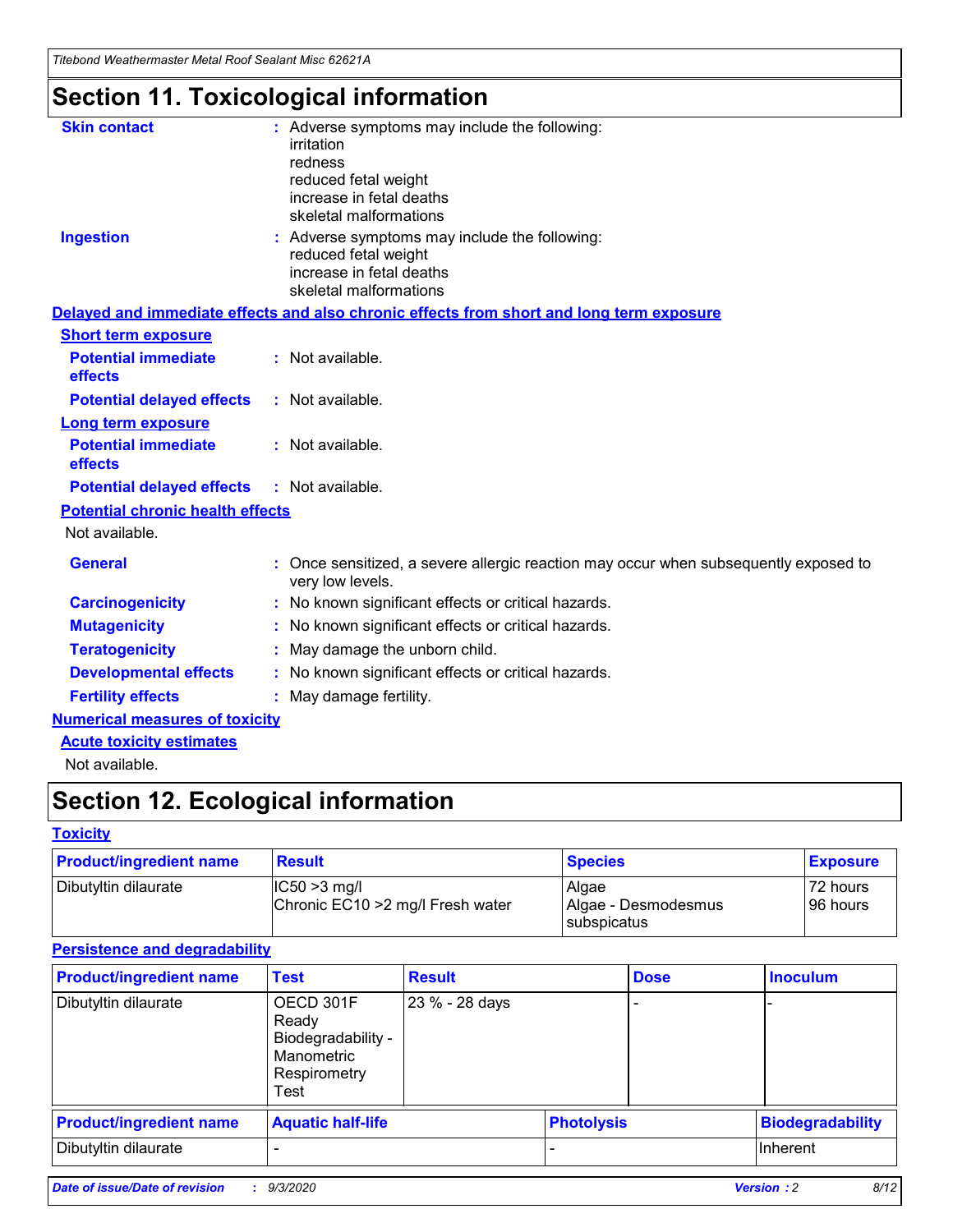## **Section 12. Ecological information**

#### **Bioaccumulative potential**

| <b>Product/ingredient name</b> | $LoaPow$ | <b>BCF</b> | <b>Potential</b> |
|--------------------------------|----------|------------|------------------|
| 3-aminopropyltriethoxysilane   | 1.7      | 3.4        | low              |
| Dibutyltin dilaurate           | 4.44     | 2.91       | low              |

#### **Mobility in soil**

| <b>Soil/water partition</b>           | : Not available. |  |
|---------------------------------------|------------------|--|
| <b>coefficient</b> (K <sub>oc</sub> ) |                  |  |

#### **Other adverse effects** : No known significant effects or critical hazards.

### **Section 13. Disposal considerations**

**Disposal methods :**

The generation of waste should be avoided or minimized wherever possible. Disposal of this product, solutions and any by-products should at all times comply with the requirements of environmental protection and waste disposal legislation and any regional local authority requirements. Dispose of surplus and non-recyclable products via a licensed waste disposal contractor. Waste should not be disposed of untreated to the sewer unless fully compliant with the requirements of all authorities with jurisdiction. Waste packaging should be recycled. Incineration or landfill should only be considered when recycling is not feasible. This material and its container must be disposed of in a safe way. Care should be taken when handling emptied containers that have not been cleaned or rinsed out. Empty containers or liners may retain some product residues. Avoid dispersal of spilled material and runoff and contact with soil, waterways, drains and sewers.

## **Section 14. Transport information**

|                                      | <b>DOT</b><br><b>Classification</b> | <b>TDG</b><br><b>Classification</b> | <b>Mexico</b><br><b>Classification</b> | <b>ADR/RID</b>           | <b>IMDG</b>              | <b>IATA</b>    |
|--------------------------------------|-------------------------------------|-------------------------------------|----------------------------------------|--------------------------|--------------------------|----------------|
| <b>UN number</b>                     | Not regulated.                      | Not regulated.                      | Not regulated.                         | Not regulated.           | Not regulated.           | Not regulated. |
| <b>UN proper</b><br>shipping name    |                                     |                                     |                                        |                          |                          |                |
| <b>Transport</b><br>hazard class(es) |                                     | $\overline{\phantom{0}}$            | $\qquad \qquad \blacksquare$           | $\overline{\phantom{0}}$ | $\overline{\phantom{0}}$ |                |
| <b>Packing group</b>                 |                                     |                                     |                                        |                          |                          |                |
| <b>Environmental</b><br>hazards      | No.                                 | No.                                 | No.                                    | No.                      | No.                      | No.            |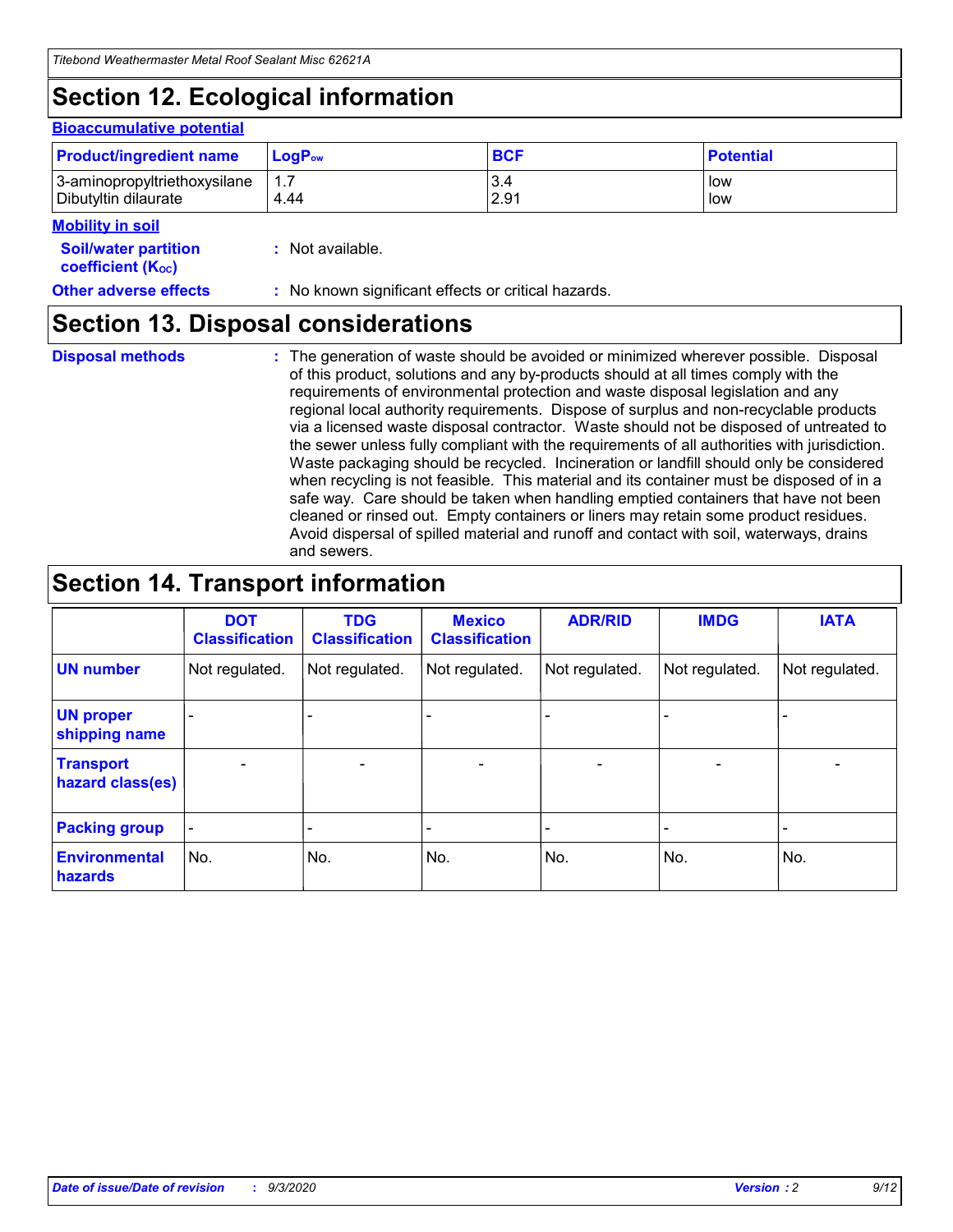### **Section 15. Regulatory information**

#### **U.S. Federal regulations**

#### **SARA 302/304**

#### **Composition/information on ingredients**

No products were found.

| SARA 304 RQ | Not applicable. |
|-------------|-----------------|
|-------------|-----------------|

#### **SARA 311/312**

**Classification :** EYE IRRITATION - Category 2B SKIN SENSITIZATION - Category 1 TOXIC TO REPRODUCTION - Category 1B HNOC - Product generates methanol during cure.

#### **Composition/information on ingredients**

| <b>Name</b>                  | $\frac{9}{6}$ | <b>Classification</b>                                                                                                                                                                                                                                                                                      |
|------------------------------|---------------|------------------------------------------------------------------------------------------------------------------------------------------------------------------------------------------------------------------------------------------------------------------------------------------------------------|
| 3-aminopropyltriethoxysilane | $\leq$ 3      | <b>FLAMMABLE LIQUIDS - Category 4</b><br><b>ACUTE TOXICITY (oral) - Category 4</b><br><b>SKIN IRRITATION - Category 2</b><br>EYE IRRITATION - Category 2A                                                                                                                                                  |
| Dibutyltin dilaurate         | ≤0.3          | <b>ACUTE TOXICITY (oral) - Category 3</b><br>SKIN CORROSION - Category 1C<br>SERIOUS EYE DAMAGE - Category 1<br>SKIN SENSITIZATION - Category 1<br><b>GERM CELL MUTAGENICITY - Category 2</b><br>TOXIC TO REPRODUCTION - Category 1B<br>SPECIFIC TARGET ORGAN TOXICITY (REPEATED<br>EXPOSURE) - Category 1 |

#### **State regulations**

**Massachusetts :**

: None of the components are listed.

**New York :** None of the components are listed.

**New Jersey :** None of the components are listed.

**Pennsylvania :** None of the components are listed.

#### **California Prop. 65**

WARNING: This product can expose you to methanol, which is known to the State of California to cause birth defects or other reproductive harm. For more information go to www.P65Warnings.ca.gov.

| Ingredient name | No significant risk<br>level | <b>Maximum</b><br>acceptable dosage<br><b>level</b> |
|-----------------|------------------------------|-----------------------------------------------------|
| l methanol      |                              | Yes.                                                |

#### **International regulations**

**Chemical Weapon Convention List Schedules I, II & III Chemicals** Not listed.

#### **Montreal Protocol**

Not listed.

**Stockholm Convention on Persistent Organic Pollutants**

Not listed.

#### **UNECE Aarhus Protocol on POPs and Heavy Metals** Not listed.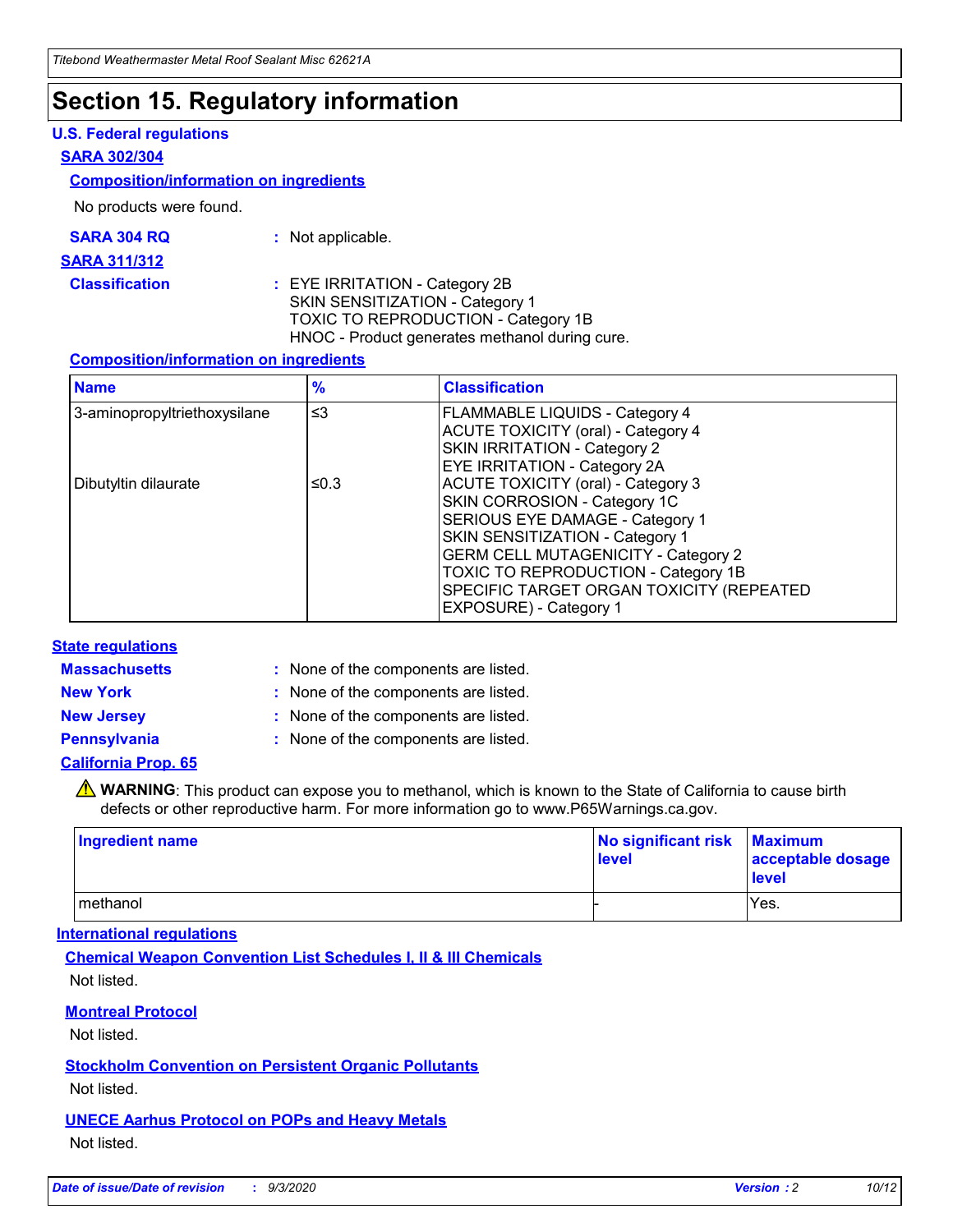## **Section 15. Regulatory information**

#### **Inventory list**

- 
- **China :** Not determined.

**United States TSCA 8(b) inventory**

**:** All components are active or exempted.

## **Section 16. Other information**





**Caution: HMIS® ratings are based on a 0-4 rating scale, with 0 representing minimal hazards or risks, and 4 representing significant hazards or risks. Although HMIS® ratings and the associated label are not required on SDSs or products leaving a facility under 29 CFR 1910.1200, the preparer may choose to provide them. HMIS® ratings are to be used with a fully implemented HMIS® program. HMIS® is a registered trademark and service mark of the American Coatings Association, Inc.**

**The customer is responsible for determining the PPE code for this material. For more information on HMIS® Personal Protective Equipment (PPE) codes, consult the HMIS® Implementation Manual.**

**National Fire Protection Association (U.S.A.)**



**Reprinted with permission from NFPA 704-2001, Identification of the Hazards of Materials for Emergency Response Copyright ©1997, National Fire Protection Association, Quincy, MA 02269. This reprinted material is not the complete and official position of the National Fire Protection Association, on the referenced subject which is represented only by the standard in its entirety.**

**Copyright ©2001, National Fire Protection Association, Quincy, MA 02269. This warning system is intended to be interpreted and applied only by properly trained individuals to identify fire, health and reactivity hazards of chemicals. The user is referred to certain limited number of chemicals with recommended classifications in NFPA 49 and NFPA 325, which would be used as a guideline only. Whether the chemicals are classified by NFPA or not, anyone using the 704 systems to classify chemicals does so at their own risk.**

#### **Procedure used to derive the classification**

| <b>Classification</b>                                                                                         | <b>Justification</b>                                  |
|---------------------------------------------------------------------------------------------------------------|-------------------------------------------------------|
| <b>EYE IRRITATION - Category 2B</b><br>SKIN SENSITIZATION - Category 1<br>TOXIC TO REPRODUCTION - Category 1B | Expert judgment<br>Expert judgment<br>Expert judgment |
| <b>History</b>                                                                                                |                                                       |

| .                                 |             |
|-----------------------------------|-------------|
| <b>Date of printing</b>           | : 4/22/2022 |
| Date of issue/Date of<br>revision | : 9/3/2020  |
| Date of previous issue            | : 9/3/2020  |
| <b>Version</b>                    | $\cdot$ 2   |
|                                   |             |